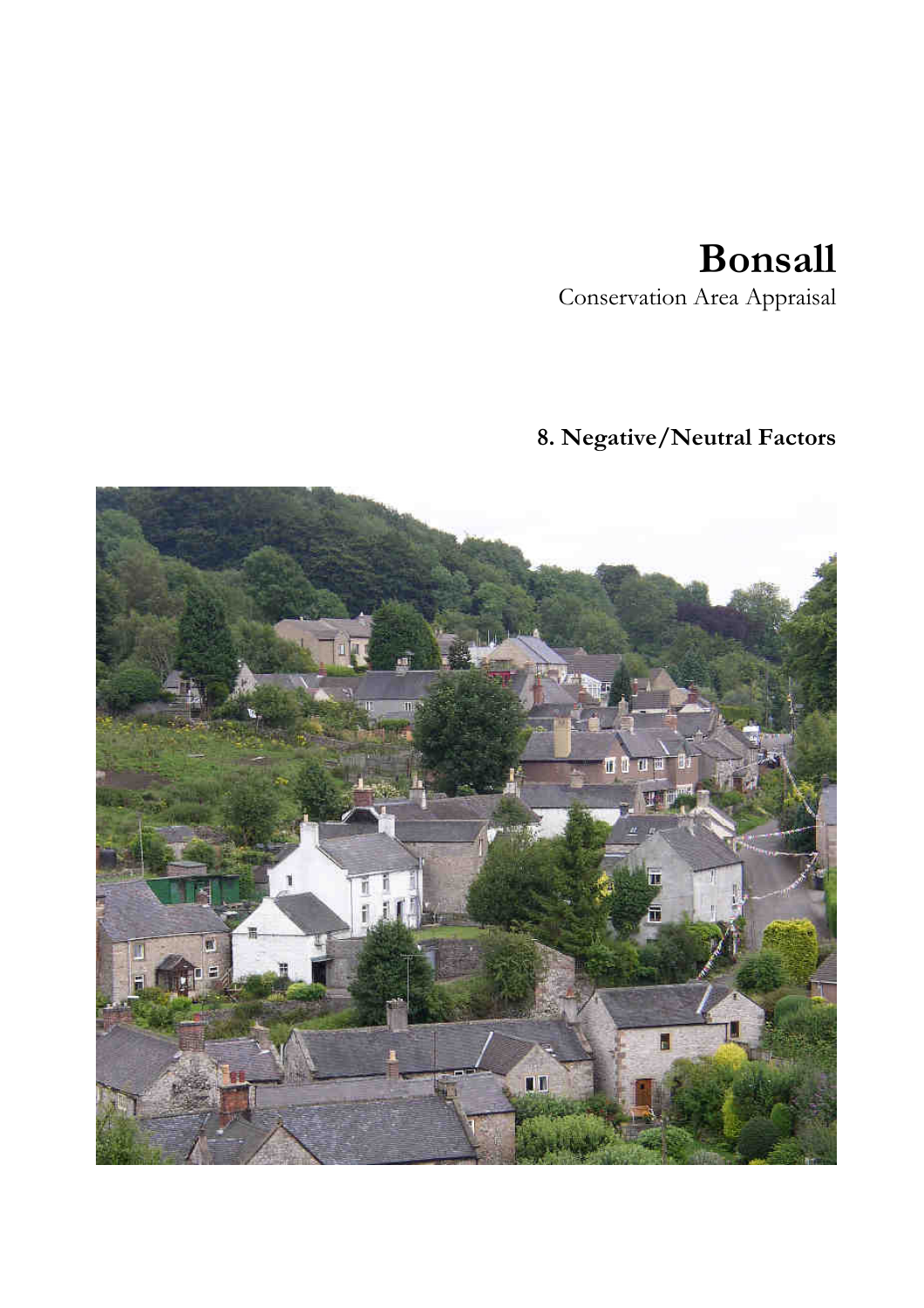# **NEGATIVE / NEUTRAL FACTORS**

### **Negative**

#### *Alterations to buildings – Extensions.*

Extensions to buildings should respect the host building to which the extension is to be affixed. In this regard considerations include size, scale, form, mass, materials and details such as windows and door designs. The form and design of an extension should also be considered in respect of its location on the principal building. There are several instances in Bonsall where large glazed porches / conservatories have been attached to the principal elevation of a property. This type of structure has no historical precedent for use on traditional properties in the village.







#### *Alterations to buildings – Windows / doors*

Changes to traditional window and door patterns both in terms of their construction materials and design can have a significant cumulative impact on the external appearance of historic cottages and houses. Traditional windows would have been timber with a painted (not stained) finish. There are instances throughout the village of plastic windows and doors, many of unsympathetic design and examples of staining used for windows and doors.



#### *Alterations to buildings – Roof-lights.*

A positive characteristic of the village, is that there are very few roof-lights to interrupt roof planes. The topography of the village provides a multitude of views, panoramic and long ranging as well as more contained views within the village itself. As such roofscapes are often in full view. Features such as modern dormers and roof-lights interfere with the traditional character of the village.

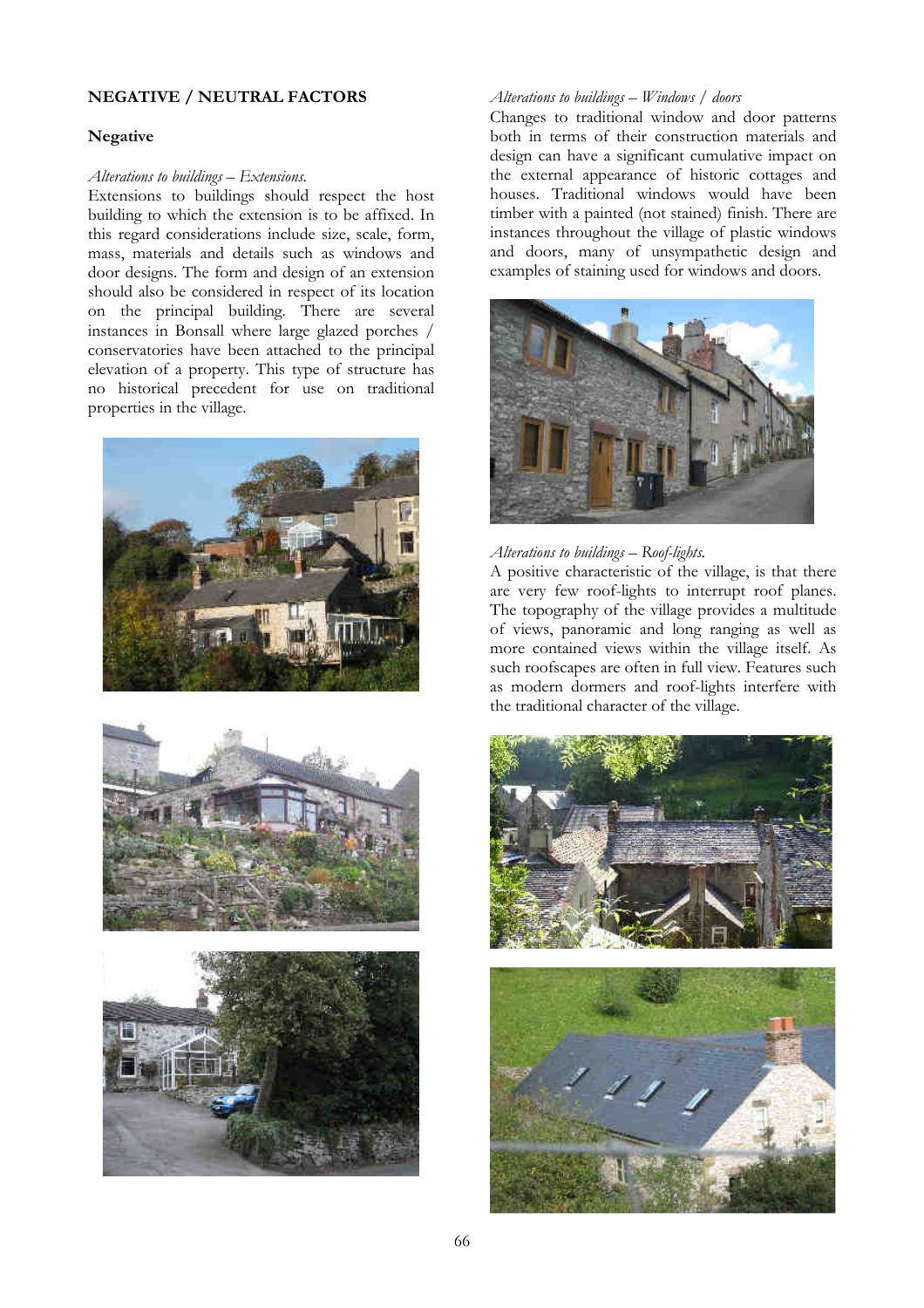#### *Additions to buildings.*

Numerous minor addition's to buildings, lead to a visual conglomeration and cumulatively can detract from the building and the wider street-scene. Whilst it is recognised that improved television reception is desired, satellite dishes positioned on front elevations, especially on principal road frontages lead to visual clutter in the street-scene. Often a more discrete location can be found.



# *20th century buildings*

In general the majority of the properties in the village are constructed to a traditional design and use natural materials. These elements help to provide a holistic character to the village. However, there are a few examples of house types, e.g. bungalows, which are not a characteristic building form.



*20th century bungalows are not representative of traditional building designs.* 

Similarly, there are a number of properties which have been built in artificial materials (e.g. Davy block, artificial stone, concrete tiles) and where structures have few design elements (i.e. flat roof, utilitarian design details) to identify them as being a part of the special character and appearance of the Conservation Area.



*Artificial building materials on late 20th century property* 



*Flat roofed toilet block* 

# *Walls.*

Limestone walls, generally random rubble construction with a variety of coping details, are a highly characteristic feature throughout the Conservation Area. Whether performing a function as retaining walls or in a more visual capacity, forming a field or garden boundary they provide a sense of enclosure as well as being distinctive features in the streetscape/landscape. In the more developed areas of the village, they create a defined edge to the roadways. Whilst car parking is an issue on the narrow lanes and streets, the removal of these walls for off-road parking creates 'breaks' in that sense of enclosure and weakens the definition of the street-scene.

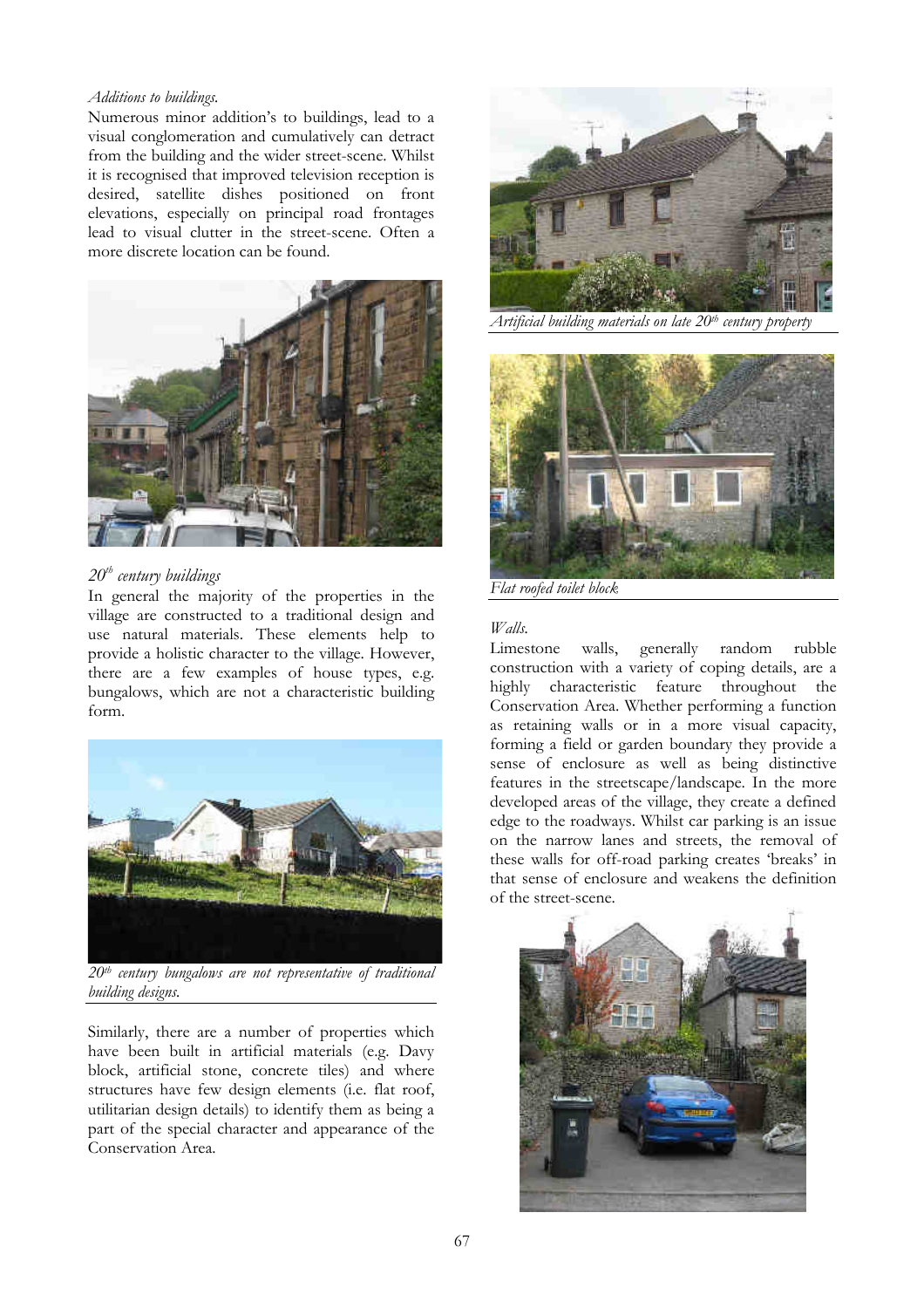The use of inappropriate boundary treatments also weakens the robust character provided by walls within the area.



# *Other aspects of the Street-scene*

There are numerous features in the Conservation Area that add to the distinctive nature of the area, such as wells, post boxes, telephone kiosks, railings, gate piers and stiles. However there are certain elements that are considered to detract from the overall street-scene. These are not found extensively within the Conservation Area, but include examples of overhead cables, untidy sites and derelict / poorly maintained commercial buildings.



Examples of modern garaging, could be improved by the use of a more traditional design of doors painted a dark recessive colour. Car parking does not enhance the street-scene being visually intrusive and in places where there are no footways, makes pedestrian movement through the village more difficult.







*Above & below -Poorly maintained commercial buildings* 





*Car parking along Yeoman Street*